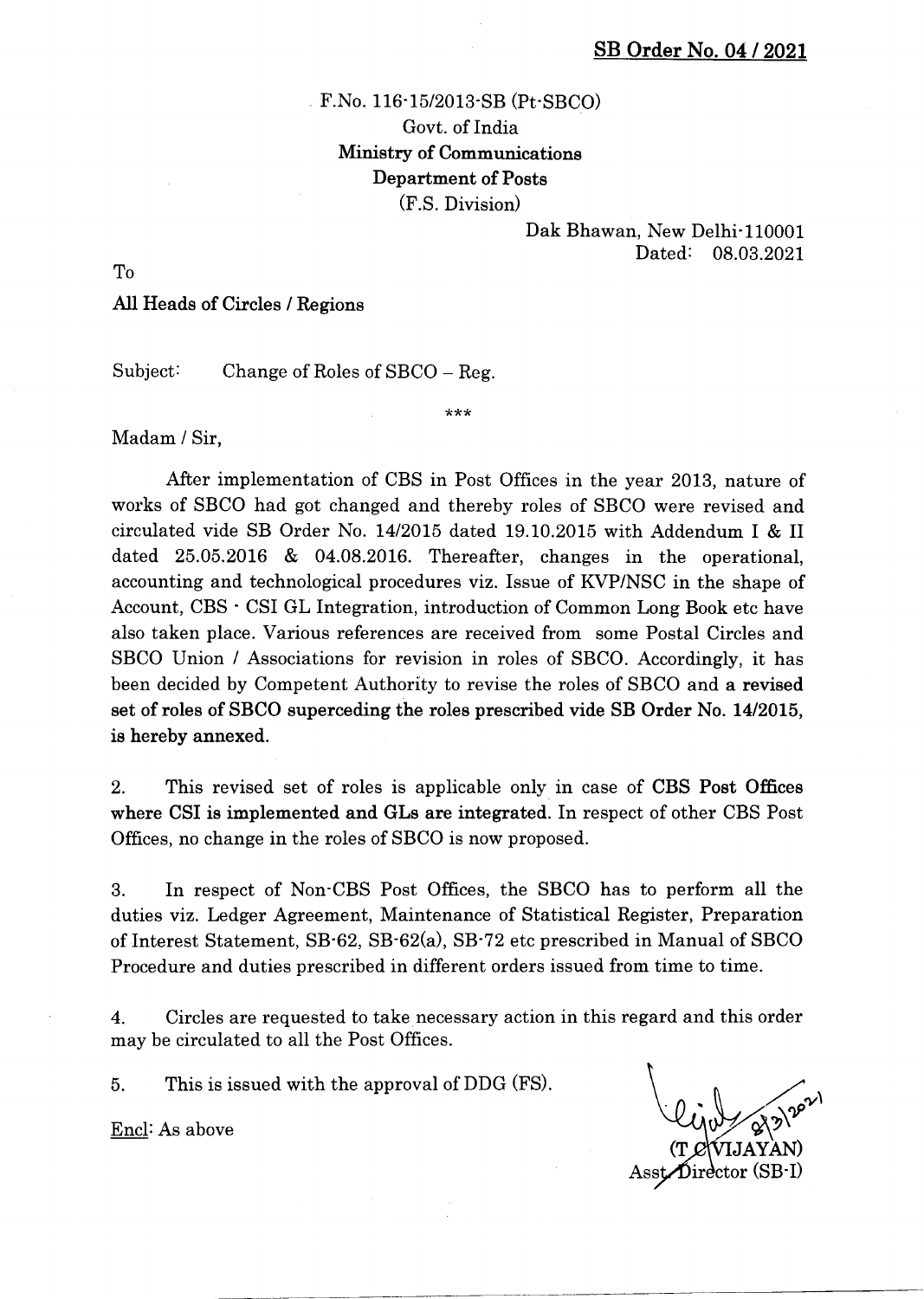### Copy to:

- 1. Sr. PPS to Secretary (Posts)
- 2. PS to Director General Postal Services.
- 3. PPS/ PS to Addl. DG (Co-ordination)/Member (Banking)/Member (O)/Member (P)/ Member (Planning & HRD)/Member (PLI)/Member (Tech)/AS & FA
- 4. Addl. Director General, APS, New Delhi
- 5. Chief General Manager, BD Directorate / Parcel Directorate / PLI Directorate
- 6. Sr. Deputy Director General (Vig) & CVO) / Sr. Deputy Director General (PAF)
- 7. Director, RAKNPA / CGM, CEPT / Directors of all PTCs
- 8. Director General P & T (Audit), Civii Lines, New Delhi
- 9. Secretary, Posta1 Services Board/ All Deputy Directors General
- 10. A11 General Managers (Finance) / Directors Postal Accounts / DDAP
- 11. Chief Engineer (CiviD, Posta1 Directorate
- 12. All recognized Federations / Unions / Associations
- 13. The Under Secretary, MOF (DEA), NS-II Section, North Block, New Delhi.
- 14. The Joint Director & HOD, National Savings Institute, ICCW Building, 4 Deendayal Upadhyay Marg, New Delhi-110002
- 15. GM, CEPT, Mysuru for uploading the order on the India Post website.
- 16. Guard File

(T

Asst. Director (SB-I)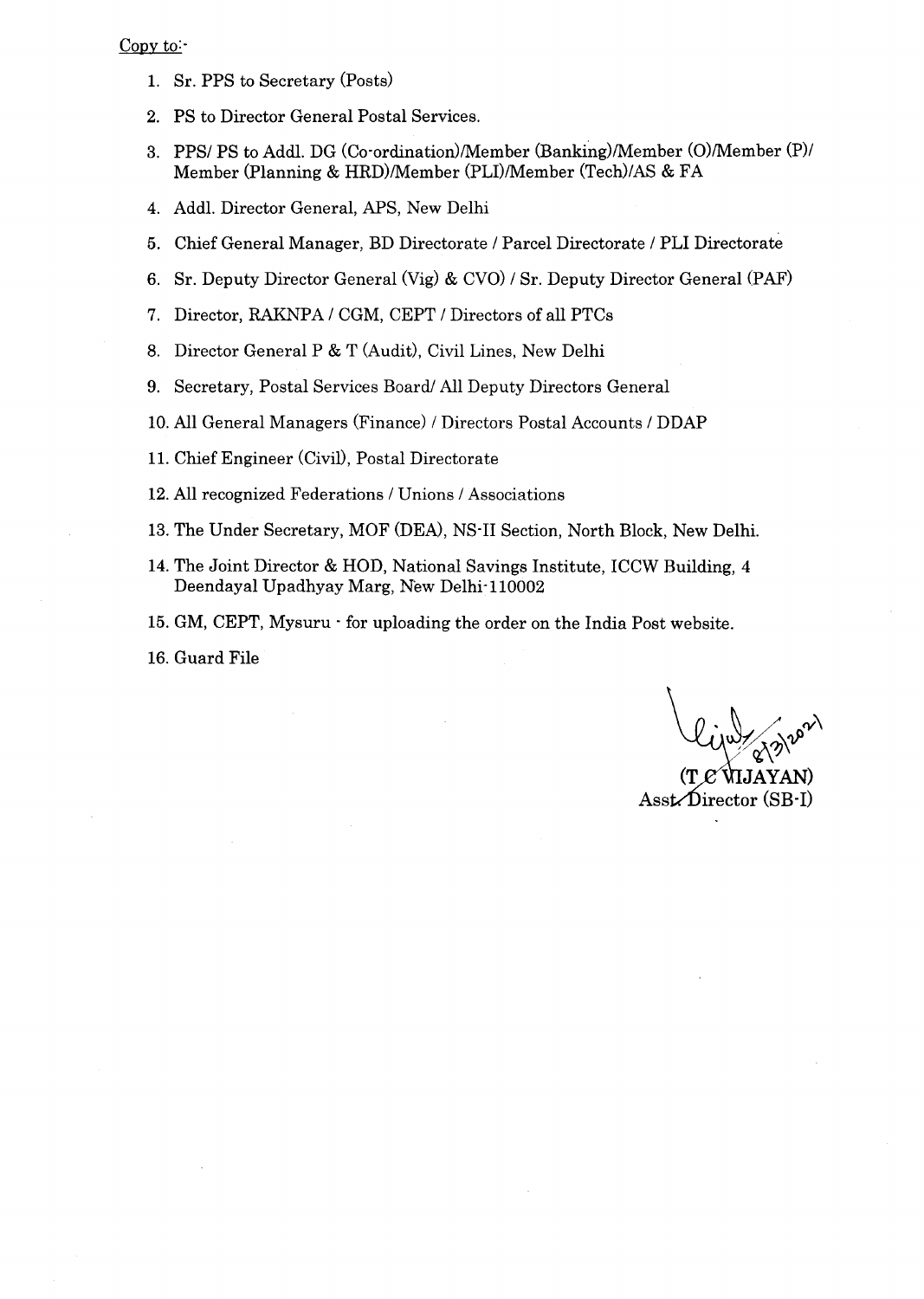## SBCO Branch

- 1. General
- (il. Duties of Supervisor
	- 1. Supervision over the staff of the Control Organisation.
	- 2. Distribution of work among the staff
	- 3. To ensure that the staff performs the duties properly as prescribed in these rules and orders issued from time to time.
	- 4. To ensure that the periodical returns are sent by due dates.
	- 5. To maintain Nominal Roll (MS-12) in computerized form, in respect of staff of the SBCO and put up the RoIl once a week to the Postmaster for check.
	- 6. Examination of the Long Book Consolidation Journal received from HO and SOs
	- 7. Checking of vouchers with Common LOTs viewed from Finacle MIS Server
	- 8. Entries of Interest Adjustments in Finacle and maintenance of Interest Adjustment Register.
	- 9. Maintenance of Objection Registers
	- 10. Upkeep and disposal of Unused Cheque Foils
	- 11. Upkeep and disposal of Undelivered / Spoiled Passbooks.
	- 12. Requisition of Vouchers for Inquiry.
	- 13. Safe Custody of Keys
	- L4. Preservation of Records in Safe Custody.
	- 15. To perform the duties specifically assigned in the orders issued from time to time by the Competent Authority.

(iil Duties of Postal Assistant

- 1. Receipt of vouchers along with Long Book Consolidations from HO SB Counter and Sub Accounts Branch in respect of SOs
- 2. Examination of the Long Book consolidations received from HO and SOs / BOs
- 3. General Check of vouchers
- 4. Checking of vouchers with Common LOTs, generated and viewed from Finacle MIS Server
- 5. Maintenance of Objection Registers. In respect of objections raised by him, he should ensure that the wanting information is furnished and satisfactory replies are given by the S.B. branch / concerned offices in time
- 6. Maintain various registers as prescribed from time-to time
- 7. Any other work which may be entrusted to him by the Supervisor / Divisional Head / Postmaster / AO (ICO) and also in the orders issued from time to time.

(iiil Oistrlbution of work:- The Supervisor will prepare the Memo of distribution of work (MDW) among himself and Postal Assistants and send it to the A.O. ICO (SB) for approval. After it is approved by the A.O., it wilI be followed rigidly by the staff and the Memo wiII be kept in a fiIe in the personal custody of the Supervisor. Any change found necessary thereafter will also require approval of the Accounts Officer.

1.1 Supervisor SBCO will identify one SBCO PA,

(i). To receive vouchers bundles with Long Book Consolidation Reports and other documents viz. unused cheque foils, undelivered passbooks etc from HO SB and Sub Account branches and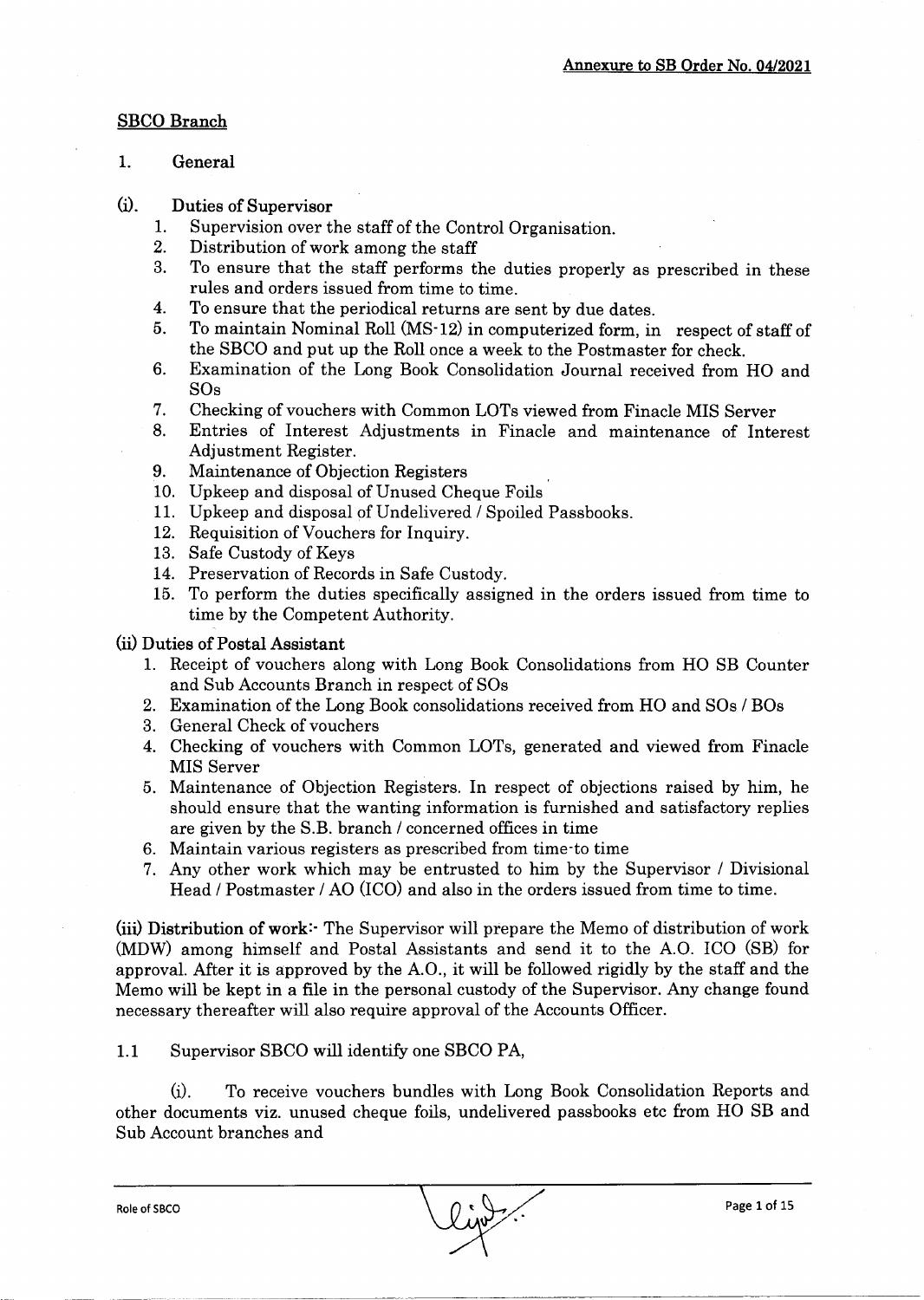(iil. To check the date stamp, signature of the Postmaster / DPM / APM and number of vouchers attached with the consolidations.

L.2 In case of credit of Pension and Salary to the Pensioners and other staff, and benefrts under DBT schemes, separate pay-in-slip(s) along with the list of beneficiaries duly signed by the APM Accounts Branch / APM or DPM or Postmaster of the HO will be handed over by the HO SB Branch.

1.3 There will be no voucher for Standing Instruction Entries and entries related to charges deducted automatically i.e. Automatic Transfer from SB to RD, MISffD/SCSS to SB, charges collected for issue of cheque books and charges collected towards dishonour of cheques received for clearing and these transactions are not included in Common List of Transaction as these are system generated transactions. If there is any failure of SI transaction, the failure report will be shared by CEPT with respective CPCs for further necessary action on daily basis.

L.4 Other channel transactions namely ATM, Internet Banking and Mobile Banking are not included in Common List of Transactions and hence there will be no vouchers for these transactions.

1.5 SAS and MPKBY Agents Commissions credit transactions are not included in Common List of Transactions and hence there will be no vouchers for these transactions. The Accounts branch of the HO will continue to prepare the schedule of Agent Commissions paid and TDS recovered from Agents through respective General Ledgers in CSI. The Accounts branch of the HO will also file the TDS returns with Income Tax Department as per the existing procedure.

1.6 A single entry for each MPKBY Agents LOT is included, and if required, the detailed transaction can be viewed through agent reports using HFINRPT menu.

1.7 Transactions are reflected in the order of time of creation of Transaction ID in each Post Office (SOL) in the Common List of Transactions.

1.8 When POSB transactions are performed on more than one counter in a Post Office, at the end of the counter hours, all the vouchers from all the counters together are to be arranged according Transaction ID number wise, irrespective of scheme in a single bundle. When the total number of vouchers in an office exceeds 120, more than one bundle may be prepared, in such a way that each bundle contains 100 vouchers.

1.9 In case of any adjustment if required in interest or principal, Postmaster/Sub Postmaster will write error book and raise the issue to Head Postmaster who will raise the issue with Supervisor SBCO. In case of any adjustment, Head Postmaster will raise the issue with Divisional Head with copy of error book who will after necessary inquiry (if required), approve adjustment and send letter to Head Postmaster and SBCO Supervisor. In case of accounts standing in Gazetted HO, approval may be issued by Gazetted Postmaster / Director of GPO after necessary enquiries.

1.10 In case revised AOF is obtained by Post Offices from the Depositor(s) at the time of closure of account, KYC documents of the Depositor(s) duly verified by the APMIDPM/SPM shall be attached with AOF.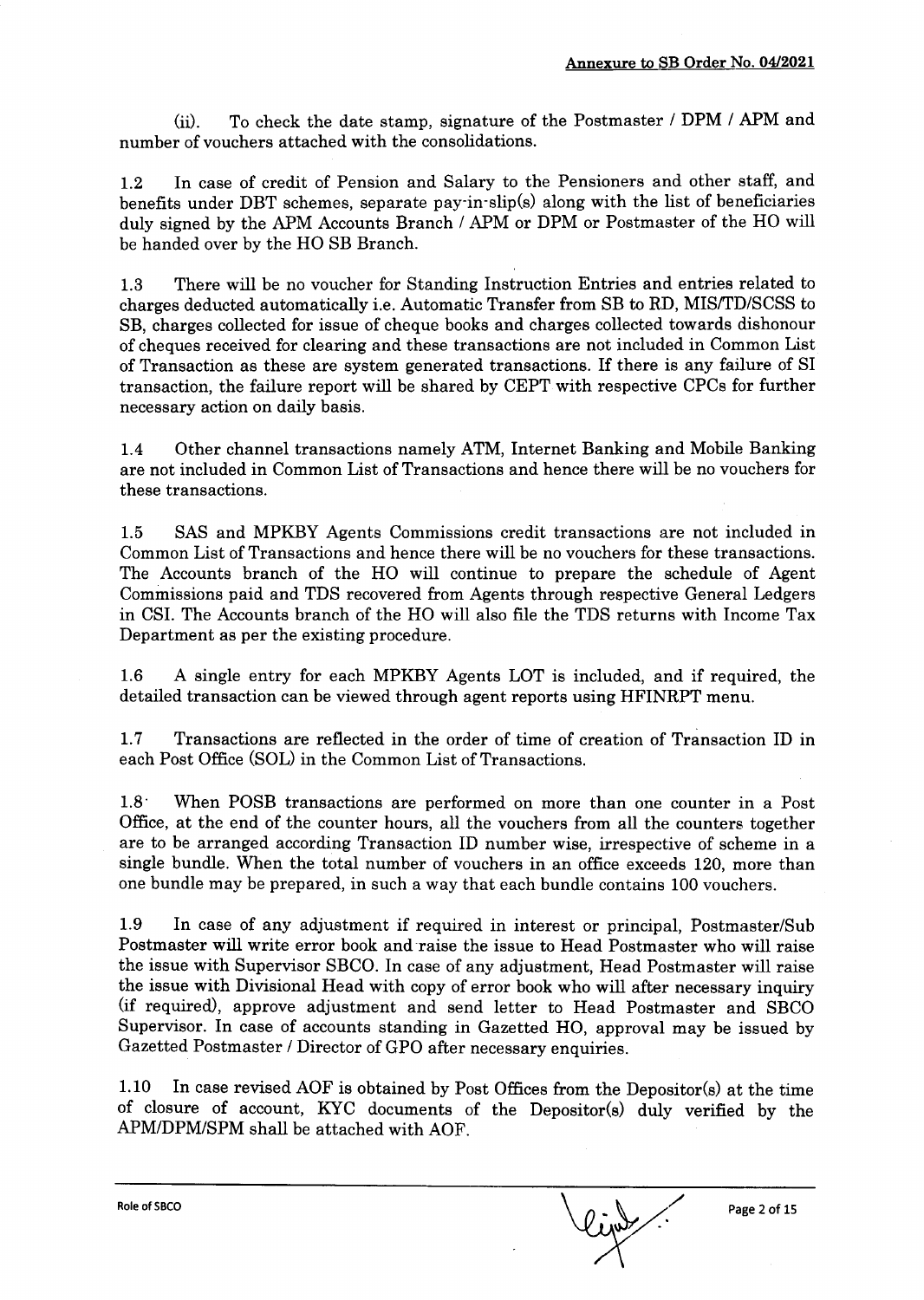#### 2. Receipt of vouchers from the Head Offices

(il. The designated PA (SBCO) receives every morning from the HO SB Counter, duly entered in the voucher list (S.B-22) in duplicate, the following documents and vouchers in respect of S.B. transactions at the Head Office.

(1) Long Book consolidation Report of the Head Office Transactions along with sealed voucher bundle.

e) Any other document / list viz. undelivered / spoilt passbooks, unused cheque foils etc.

(iil The designated PA (SBCO) receives every morning from the Sub Accounts Branch of HO, duly entered in the Hand to Hand Receipt Book (MS'7), Long Book consolidations along with the sealed voucher bundles (Sub Offices and Branch Offices) in respect of POSB transactions at sub offices.

(iiil The designated PA (SBCO) receives the documents viz spoiled passbooks for safe custody, unused cheque leaves, 'Will-Follow' vouchers etc, every morning from the designated PA of HO, who is authorized to receive and open the List of Documents from Sub Accounts Branch, duly entered in the voucher list (S.B-22) in duplicate.

(iv). The designated PA (SBCO) will examine whether the Long Book Consolidation Reports bear signature of Postmaster/APM/DPM, date stamp of the office and number of vouchers written are tallied with number of physical vouchers available in the office wise (SOL ID wise) sealed voucher bundle. He wiII counter sign on each "Long Book Consolidation Report". In case of any discrepancy observed, SBCO PA will take to the notice of the Supervisor SBCO and hand over all the voucher bundles with Long Book consolidation report-BRN to Supervisor SBCO under acquittance.

(v) The designated PA (SBCO) will check that if there is any manual correction in the printed copy of the Long Book Consolidation Reports whether the copy of the error and the order of the Competent Authority is attached with the voucher concerned and with the Long Book Consolidation Report.

(vil Supervisor SBCO wilI receive the voucher bundles from the designated PA (SBCO) and will then assign and hand over the voucher bundles to SBCO PA(s) according to MDW or availability of staff and workload.

(vii) In case of any irregularities noticed, PA SBCO will record objection in Objection register and send copy of Objection Memo duly signed by the Supervisor, SBCO, to concerned office.

#### 3. Checking of Common List of Transactions

 $(i)$  SBCO PA $(s)$  will create date wise one folder for Departmental Post Office (i.e. POddmmyyyy e.g. PO2809202O and one folder for BOs if any attached with any Post Office (i.e Boddmmyyyy e.g. BO2809202O daily in their respective nodes.

Role of SBCO Page 3 of 15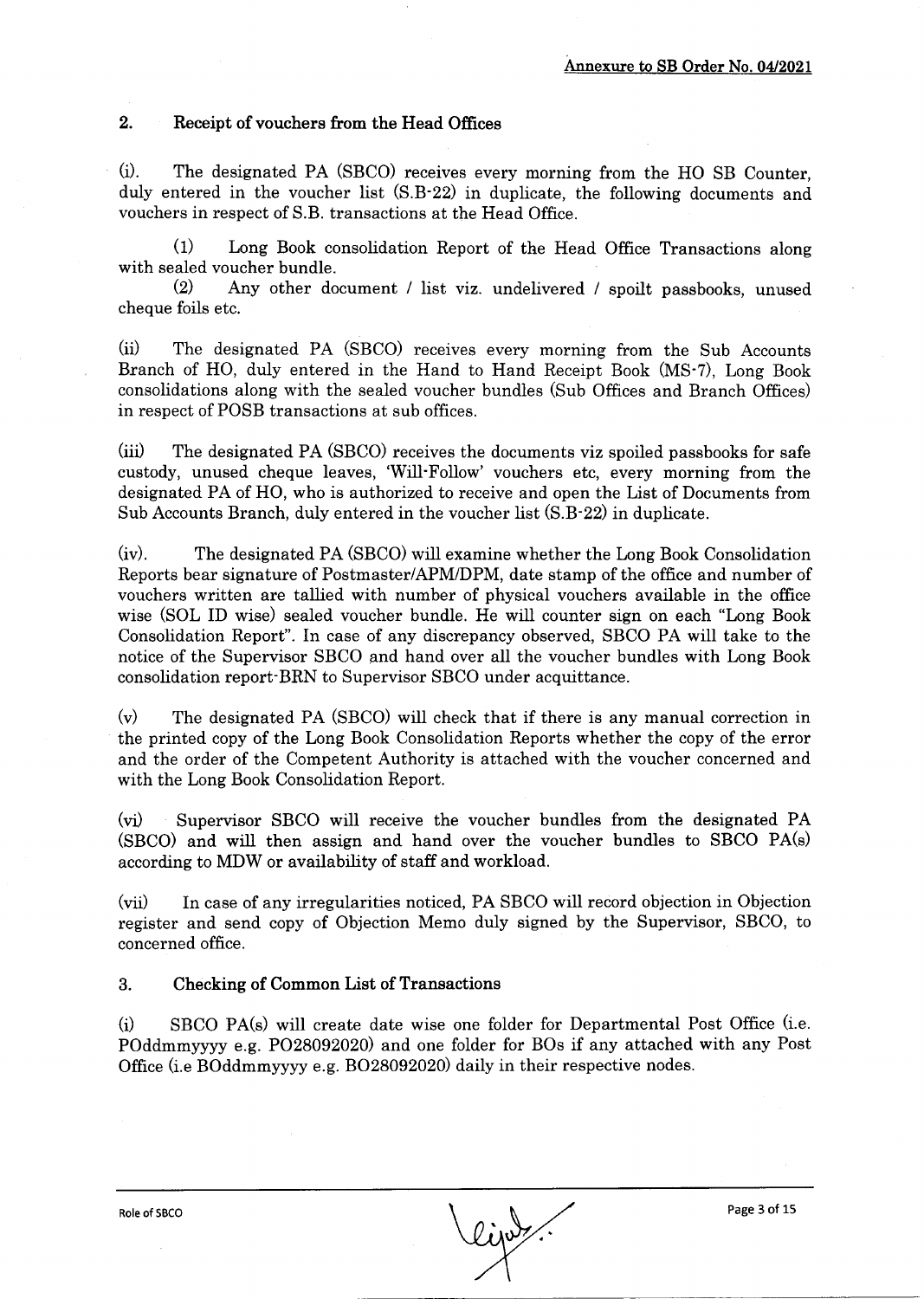(ii) SBCO PA(s) will generate "Long Book Detailed Report BRN" for each Post Office (SOL ID) and "Long Book Detailed Report: SDP & AO" for each Post Office (SOL ID) from Finacle MIS Server and save soft copy in PDF Format of the reports on respective date folders. Downloaded files may be named as per their convenience.

(iii). After saving both the long book reports referred in para (ii) above, for all Post Offices under his jurisdiction, respective SBCO PA will open each office long book detailed reports and tally all vouchers received from concerned Post Office.

(iv). SBCO PA(s) will tally total of debit and credit side available on the print out of the "Long Book Consolidation Report - BRN" & "Long Book Consolidation Report - SDP & AO" received from the Post Offices with the soft copy of the "Long Book Detailed Report'BRN" and "Long Book Detailed Report - SDP & AO" respectively, generated and downloaded from Finacle MIS Server by SBCO for each post office.

## (v) PA SBCO then

 $(a)$  shall compare the account number and amount of transactions written in

the vouchers, with system generated Common LOT. (b). Check the transactions which include Deposits, Withdrawals (Loan, Principal, Interest & Bonus), Default Fee, Rebate, Repayment of Withdrawals, Refund of Default Fee / Interest on RD Withdrawal, Discount / Deductions, Interest recovered on loans in PPF and PPF Default Fee.

(vi). If there is any discrepancy, print out of Common LOT viz. Long Book Detailed Report - BRN or Long Book Detailed Report - SDP & AO may be taken and objection should be raised.

(vii). If for any reason, a voucher does not accompany the consolidation, the remark "will follow" must have been noted by the post office. In case such a remark has not been noted by the post office, the SBCO official should bring this to the notice of the Supervisor / Postmaster immediately without damaging the seal on the bundle of vouchers. An entry should also be made in the "Register of vouchers not received" in form prescribed and the Serial number of the entry in the register should be noted in the consolidation. The number should be in an annual series starting from No. 1 on lst April. The transaction may, however, be taken into account. When the voucher is subsequently received, a suitable remark should be made against the entry in the register and the voucher kept in a separate monthly bundle in the same order as the entry in the register. The M.A.Ps. and certificates of payments will, however, be attached to the relevant original vouchers in which a note to this effect should be recorded under initials of the Supervisor.

(viiil. The Supervisor will examine the register at least once a week and see that the wanting vouchers are furnished by the Post Offices without delay. In case a voucher is not received within a week of the date of the transaction, this should be brought to the personal notice of the Head Postmaster. In case the voucher is still not received within <sup>a</sup> fortnight of the date of the transaction, the matter should be reported to the Divisional Superintendent for necessary action endorsing a copy thereof to the A.O.I.C.O.(SB).

(ix). Then the SBCO PA will check the vouchers as prescribed in the following para  $(4).$ 

Role of SBCO Page 4 of 15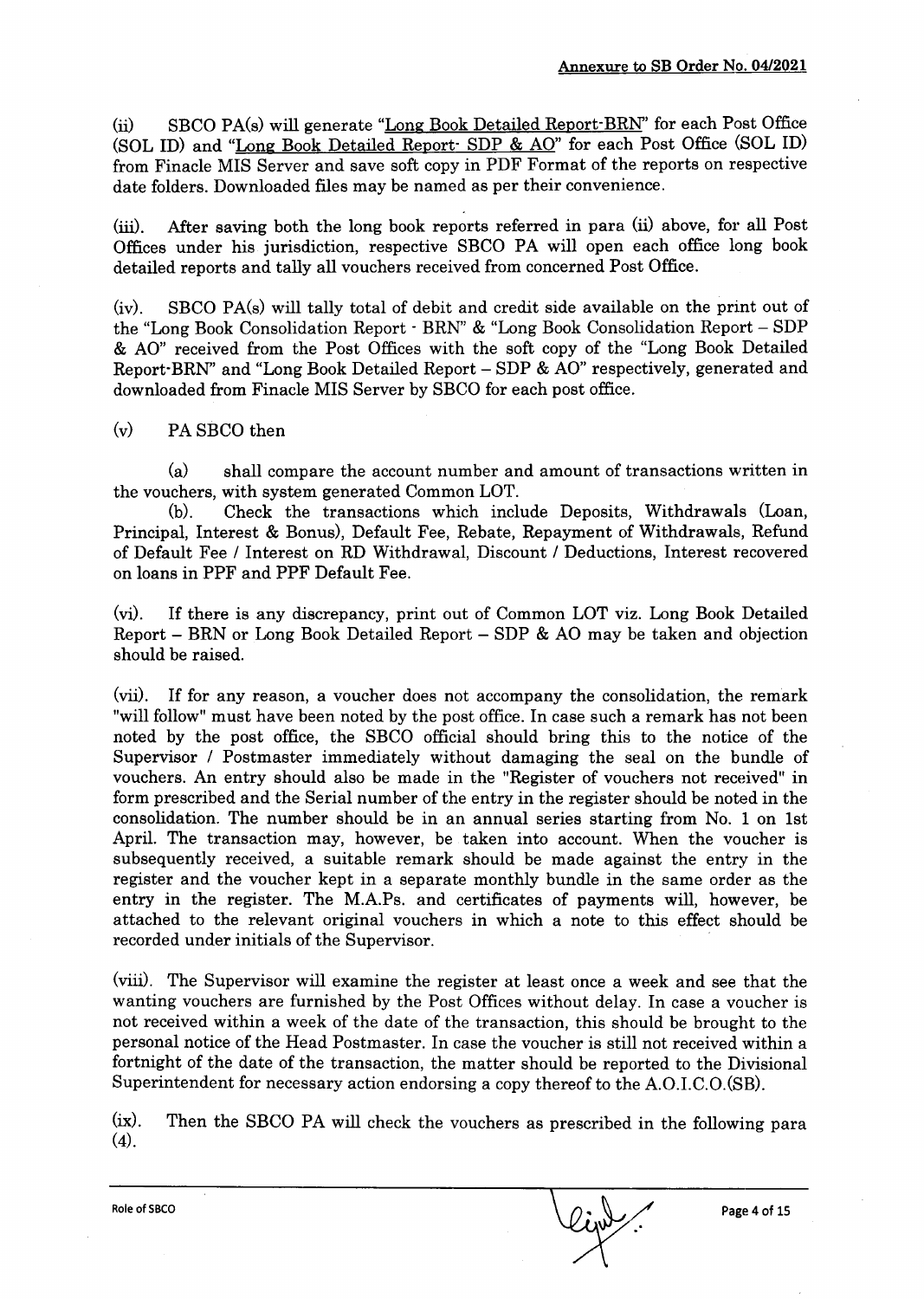(x). After verifying and checking the vouchers in all the bundles of each Post Office (SOL ID) SBCO PA will write 'Checked and Verified" on the "Long Book consolidation report-BRN" received with voucher bundle along with signature. Supervisor SBCO will also countersign on the Long Book consolidation reports.

(xi). After verifying all the voucher bundles of Post Offices, SBCO Supervisor will check the prescribed voucher checking. After completion of voucher checking by Supervisor SBCO, voucher bundles will be arranged and stored date wise or in the manner of managing the records easily.

Note: It shall be ensured by the Supervisor or PA, SBCO that the Long book Detailed Reports" are NOT PRINTED in hard copy except in case of any discrepancy.

#### 4. Check of Vouchers and Documents

(d. SBCO PA will carry out General Check of Vouchers for all the Vouchers of all the Post Office Savings Banks / Certificates Schemes. Following checks should be carried out as part of general check:

- (i) The entries in the vouchers are complete and there are no suspicious erasures, alterations and over writings.
- (ii)<br>(iii) The date stamp of the office has been affixed on the voucher.
- The application for withdrawal bears the signature of the depositor.
- $(iv)$ The warrant of payment bears the signature of the Postmaster in token of having authorized the payment.
- $(v)$ There is acquittance of the depositor on the warrant of payment in token of having received the amount.
- $(vi)$ The identification of the depositor, wherever taken, is in proper form and witness has written full name and address on the Form.
- (vii) In the case of illiterate depositor, the thumb impression has been attested on both the sides of the voucher.
- (viii) Scheme name and Tran ID is written on each voucher.

6). SBCO PA will carry out following Checks of Vouchers for all the Vouchers of all the Post Offrce Savings Banks / Certificates Schemes with reference to system generated Common LOT (Finacle MIS Server):

- $(i)$ Whether the amount written on the Account Opening Form (AOF), Pay-in-Slip, Warrant of Payment of SB-7 or SB'7A or SB-78 or SB-7C by the post office and the depositor agrees with that shown in the system generated Common List Of Transactions.
- (ii) Account number written by the depositor on the voucher tallies with the account number shown in the system generated Common LOT.
- (lii) Transaction date displayed at the top of Common LOT and Value date shown in Common LOT against each transaction is same or date including the transit period in case of BO Transactions and if there is a difference in both, it is supported by proper error extract or approval of competent authority (except in case of deposits through cheques of other banks). If there is any difference of

Role of SBCO Page 5 of 15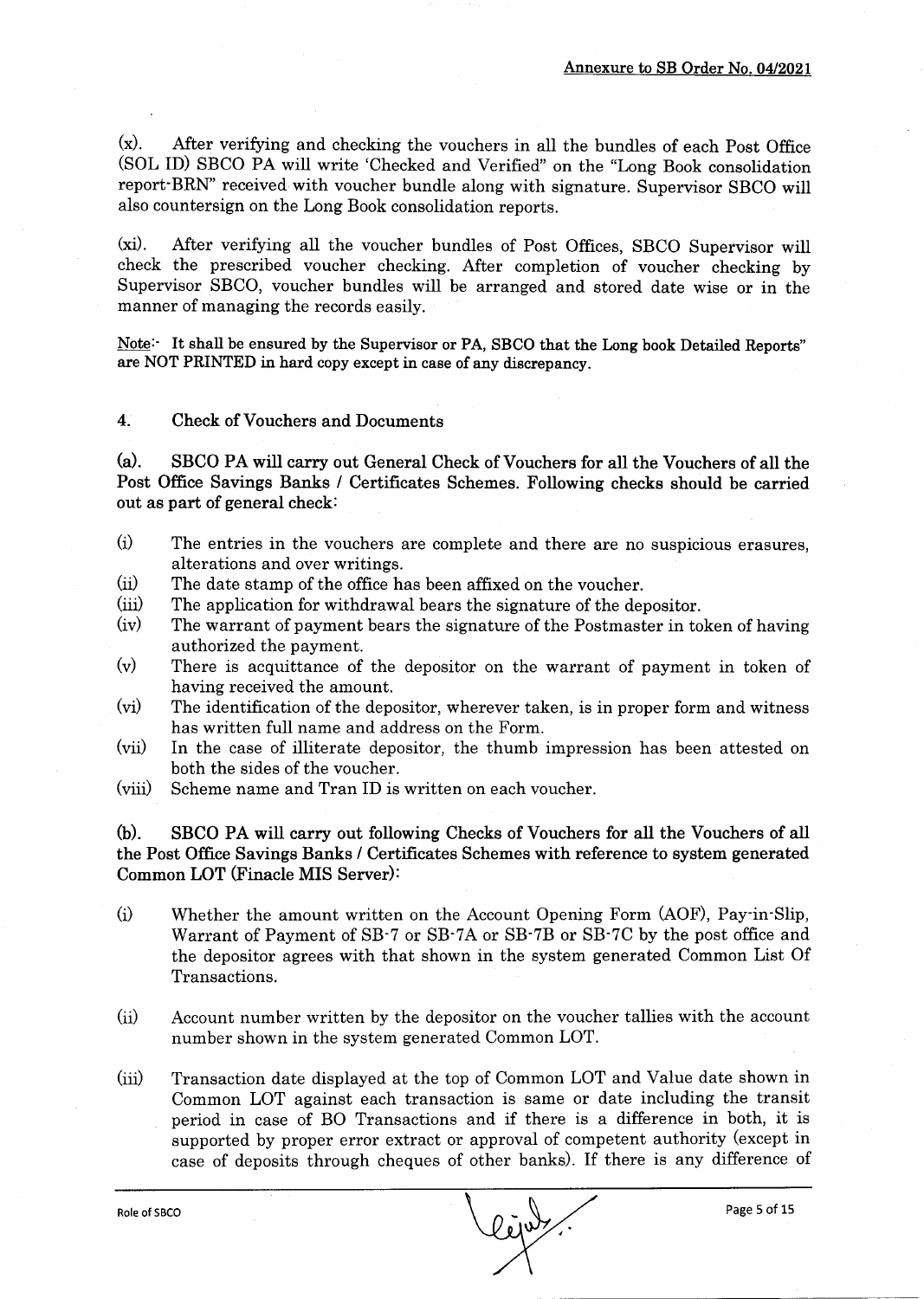more than 3 days (in other than clearing) and more than 7 days in (clearing) transactions, fuII transaction should be checked in Finacle through HTI and objection should be raised if required. While sending copy of the objection to Postmaster, print out of Common LOT / Screen Shot of HTI should be taken and attached.

- (iv) That in case of withdrawal exceeding Rs. 5,000/-, the signature of the depositor on the withdrawal form has been attested by two postal officials except in Single Handed Offices. The SBCO should obtain the list of single-handed sub offices from the Postmaster or the Divisional Superintendent for this purpose. In case of double handed sub offices when the second official goes on leave, the SPM will give a suitable remark to this effect on application of withdrawal for the information of the Head Office / SBCO, so that unnecessary objections are avoided.
- $(v)$  In case of transactions by cheque, the rules relating to cheques have been observed. In case of CTS clearing, image of the cheque should be treated equivalent to the hard copy of the cheques in case of cheques received for clearing.
- (vi) In case of closure, SBCO PA should check that the Account Opening Form (SB-3) AOF) is attached. In case revised AOF is obtained from the Depositor(s) at the time of closure of account, KYC documents of the Depositor(s) duly verified by the APMIDPM/SPM shall be attached with AOF, Further SBCO PA will check and compare the signature of the Depositor(s) with that of in the CBS Finacle System or AOF in case of the accounts closed in Single Handed Post Offices and Branch Post Offices.
- (vii). In case of Accounts closed at the Post Office other than the one where account was opened, Account Transfer Form collected by the Post Office at the time of closure should be attached with the closure voucher. PA SBCO shall ensure that necessary account transfer fee is collected in such cases.
- (viiil. In respect of payments (except Savings Account) of Rs. 20,000/- and above, whether the payment is made by Postmaster's cheque or credit in savings account and the cheque number or the SB Account number is written on the voucher.
- (ix). In respect of closure of unclaimed accounts identified under Senior Citizen Welfare Fund (SCWF) Rules, 2016, whether Head Postmaster has recorded the remarks "CLOSURE ALLOWED" on Account Closure Form under his/her dated signature & designation stamp. Further, whether the copies of KYC documents of Account Holder and 2 Witnesses duly attested by the Postmaster are attached with the Account Closure Form.
- $(x)$ . SBCO PA will place his / her full signature with date, on each Long Book Consolidation Reports with the remarks "Voucher checking of all the vouchers is completed" after completion of checking of the vouchers prescribed to be checked with system generated Common LOT.

Role of SBCO Page 6 of 15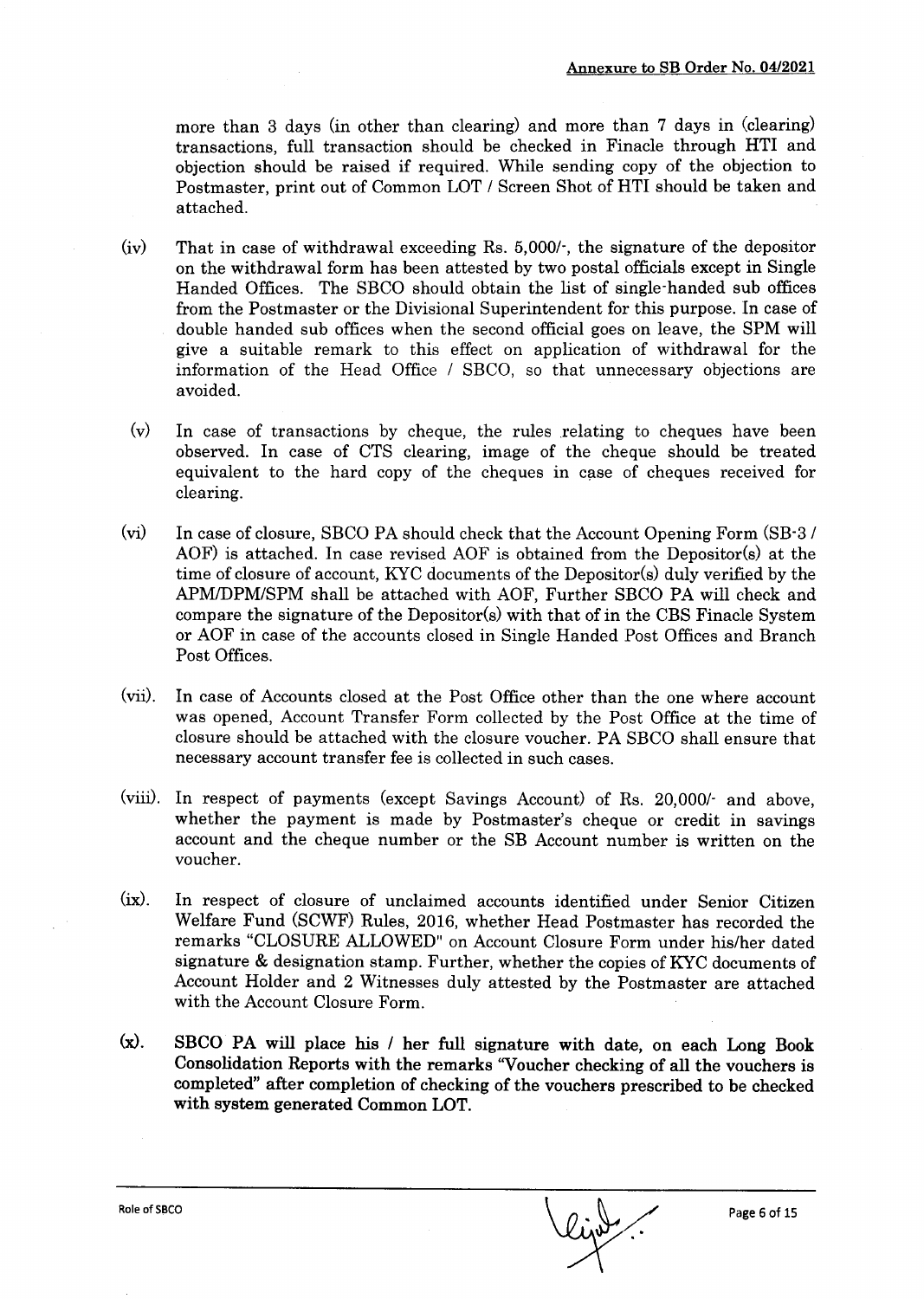(c). The Supervisor, SBCO will carry out the following checks daily in respect of H.O. and S.O. transactions:

(i) Supervisor SBCO will carry out same checks as mentioned above in Para 4 above, for all the deposit vouchers amounting to Rs. 1,00,000/' or more and all the withdrawals including loans and account closure vouchers amounting to Rs. 50,000/- or more, which are already checked by every SBCO PA. Supervisor SBCO shall countersign in full on these vouchers in token of having exercised prescribed checks.

(iil The Supervisor will be responsible to see that the P.As carry out the requisite checks effectively by test checking of the vouchers checked by them. The Supervisor will note the particulars of mistakes and omission committed by each of the PAs as detected by him in a Review Register. Separate page / pages will be allotted to each of the PAs. The instances of mistakes and omissions will be got noted by the PAs concerned. Instances of recurring irregularities will be brought to the personal notice of A.O. I.C.O. (SB) by the Supervisor for necessary action.

The Review Register mentioned in para (ii) above will be maintained in the following form.

| Sl.<br>No. | Date of<br>test check | Particulars<br>of voucher<br>test checked | Nature of<br>mistake<br>detected | Initials of<br>the<br>Supervisor | Dated initials of<br>the PA noting<br>the irregularity |  |  |  |
|------------|-----------------------|-------------------------------------------|----------------------------------|----------------------------------|--------------------------------------------------------|--|--|--|
|            | $\bf(2)$              | (3)                                       |                                  | (5)                              | 6)                                                     |  |  |  |
|            |                       |                                           |                                  |                                  |                                                        |  |  |  |

#### Particulars of mistakes detected in the test check of vouchers checked

(d). The above mentioned points relating to voucher checking are not exhaustive. In addition, the Control Organisation is responsible for ensuring that all the relevant rules and orders issued on the subject from time to time are followed.

#### Checking and Correction of Interest and Balances 5.

- Whenever if any adjustment is required in interest payment of any accounts of HO or SO, the Head Postmaster concerned will raise the issue with the Supervisor SBCO. The Supervisor SBCO will check the interest and balances. Then, the Head Postmaster will raise the issue with Divisional Head along with a copy of the error, who will after necessary inquiry (if required) approve the adjustment required and send the copy of the orders to Supervisor SBCO. In case of accounts standing in Gazetted HO, approval may be issued by Gazetted Postmaster / Director of GPO after necessary enquiries.  $(i)$ .
- (ii). Whenever the Supervisor SBCO receives the orders from Divisional Head  $/$  Sr. Postmaster / Chief Postmaster / Director GPO for correction of transactions or balance with respect to Principal or Interest amount, in any POSB account, he/she will enter the details of correction in register as prescribed below.

Role of SBCO Page 7 of 15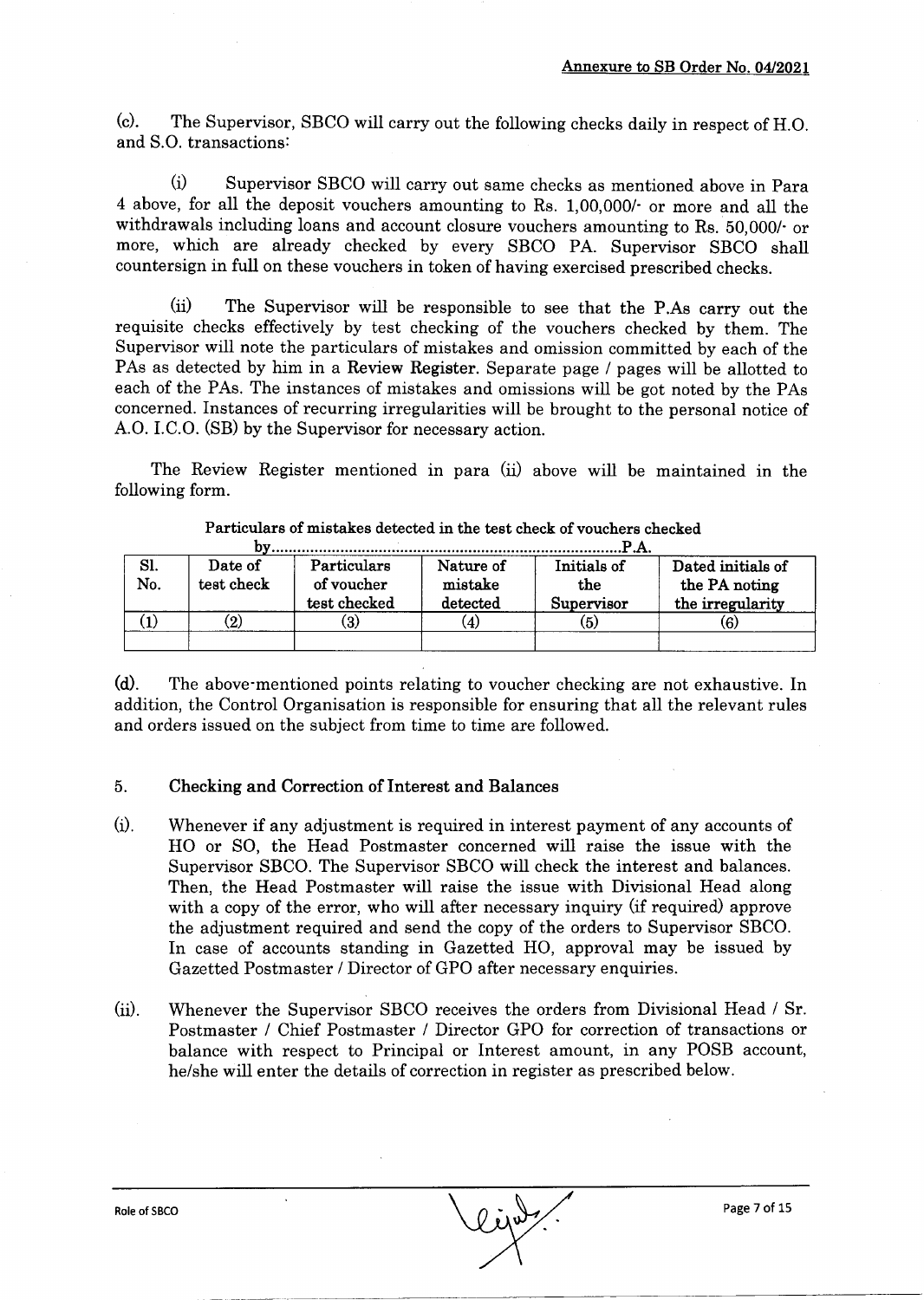| ž<br>ವ | Φ<br>ਫ਼ਿ<br>∽<br>⊢ | Φ<br>퓓<br>Ę<br>`ಕ<br>Office<br>5OI<br>Φ<br><b>Algreq</b><br>ᄼ | Scheme | 5<br>ccount<br>≏<br>百<br>ウリー<br>ю.<br>∼ | epositor<br>'ಕ<br>Vame<br>ರ<br>∼ | ↵<br>Ë<br>ebit<br>٥<br>Ē | ى<br>hredit<br>g<br>ã    | යු<br>ទី<br>ਦੁੰ<br>Reasons<br>corre | H<br>Jumbe<br>rder<br>–<br>r | 白<br>Tran | 'ಕ<br>ы<br>c<br>gan<br>Ō)<br>. .<br>Signatu<br>ы<br>Š<br>o<br>Sup | `ಕ<br>붑<br>Signature<br>ast<br>ន<br>Postr | rks<br>55<br>g<br>≃ |
|--------|--------------------|---------------------------------------------------------------|--------|-----------------------------------------|----------------------------------|--------------------------|--------------------------|-------------------------------------|------------------------------|-----------|-------------------------------------------------------------------|-------------------------------------------|---------------------|
|        | ີ<br>u             |                                                               | റ<br>O |                                         |                                  | G                        | $\overline{\phantom{a}}$ |                                     | Ω<br>оZ                      | 10        |                                                                   | 12                                        |                     |
|        |                    |                                                               |        |                                         |                                  |                          |                          |                                     |                              |           |                                                                   |                                           |                     |

- (iii). For making adjustment of both the Principal and Interest amount, Supervisor SBCO will login to Finacle and invoke HIARM menu and will make correction entry for the amount mentioned in the orders.
	- a) For Debiting / Crediting the balance, SBCO can adjust the balance / interest by making suitable correction in HIARM by entering Adjusted amount (calculated along with interest), select Debit / Credit Interest as "D - Debit or  $C$  - Credit", Select Run indicator as 'Credit or Debit' & Applicable From Date as on '31-03 xxxx'. A single entry in HIARM will suffice for debit, after which CEPT Team will execute HACINT based on HIARM.
	- b) Supervisor SBCO will submit the HIARM register to Postmaster/Senior Postmaster for verification of correction entries with his signature along with order received for correction.
	- c) Postmaster of HO will send email to CEPT team email id cbs' cept@indiapost.gov.in from Official email id mentioning the details of correction for updation of balances. Scanned copy of Divisional Head orders will be attached for reference.
	- 0 Supervisor SBCO will place the correction order in a guard file. Serial number of correction entry in the register to be written on top of the order.
	- e) After one week, Supervisor SBCO wili inquire in HIARM menu for the accounts where corrections were made and check the transaction ID and note down the TRAN ID in the register against respective correction entry.

6. Checking of Consolidations, Finacle Office Accounts & Other Transactions

 $(i)$  In respect of post offices where CBS and CSI are implemented and GL integration is completed, all CBS Finacle transactions are incorporated in Daily Accounts of the concerned offrces automatically and hence checking of deposits and withdrawals with HO Summary / SO Summary / BO Summary and HO Cash Book / HO Cash Account is discontinued.

(ii) PA SBCO or Supervisor SBCO will carry out the following checks, in order to prevent frauds.

a) Check the Manual corrections made for Finacle related figures in CSI Daily Account by Login in CSI-SAP and run the TCODE ZFI\_DOC-LOG for generating report for all CSI Facility IDs under their jurisdiction for previous working day on daily basis. If any entry is found made by the users other than system user viz SAPFAOP, which can be checked by looking at User Name column of the report,

Role of SBCO Page 8 of 15